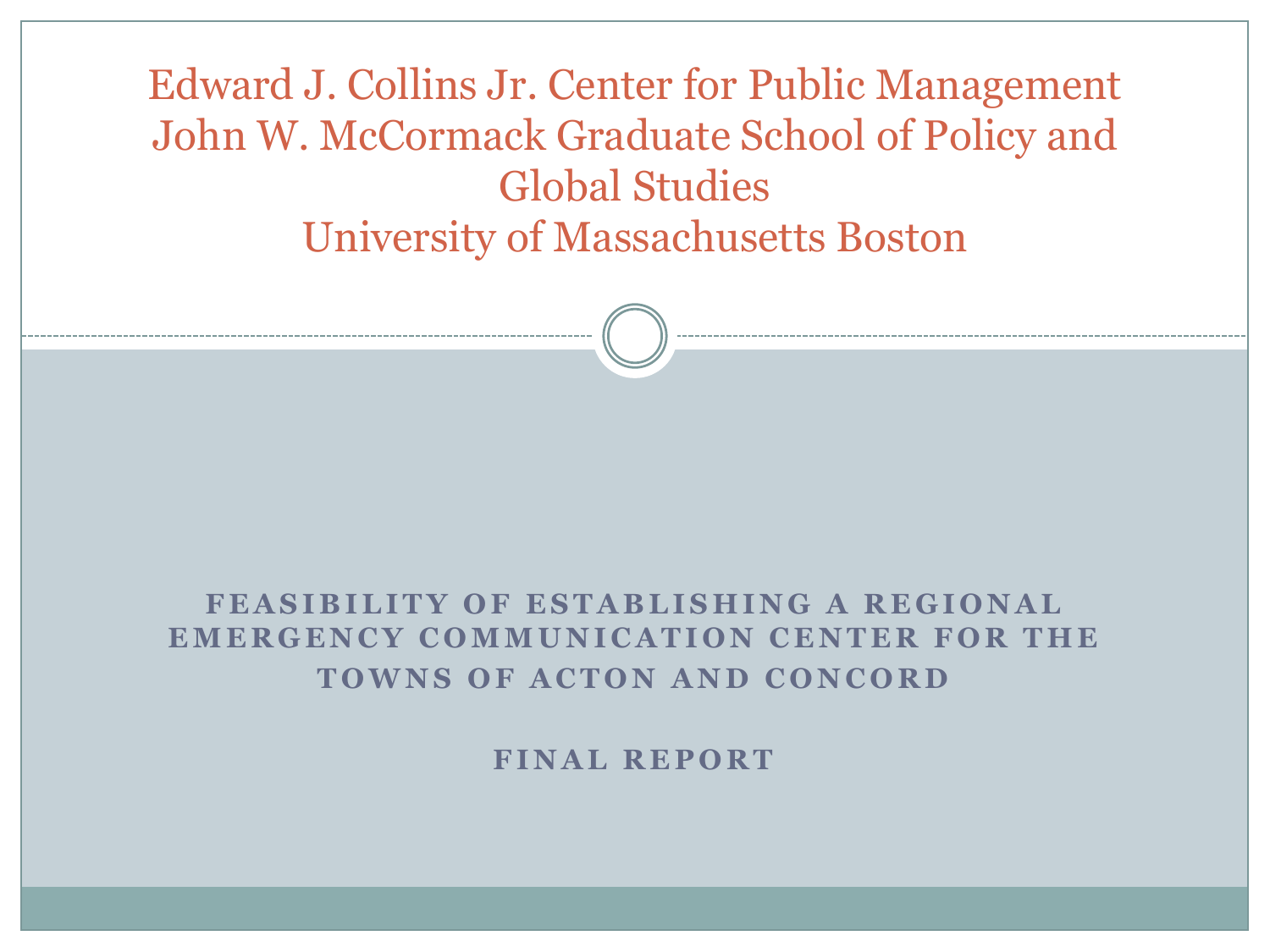#### Presentation Team

#### **Acton**

- Town Manager John Mangiaratti
	- Police Chief Rich Burrows
		- Fire Chief Robert Hart

#### **Concord**

- Town Manager Stephen Crane
	- Police Chief Joe O'Connor
		- Fire Chief Tom Judge

Consultant Thomas Kennedy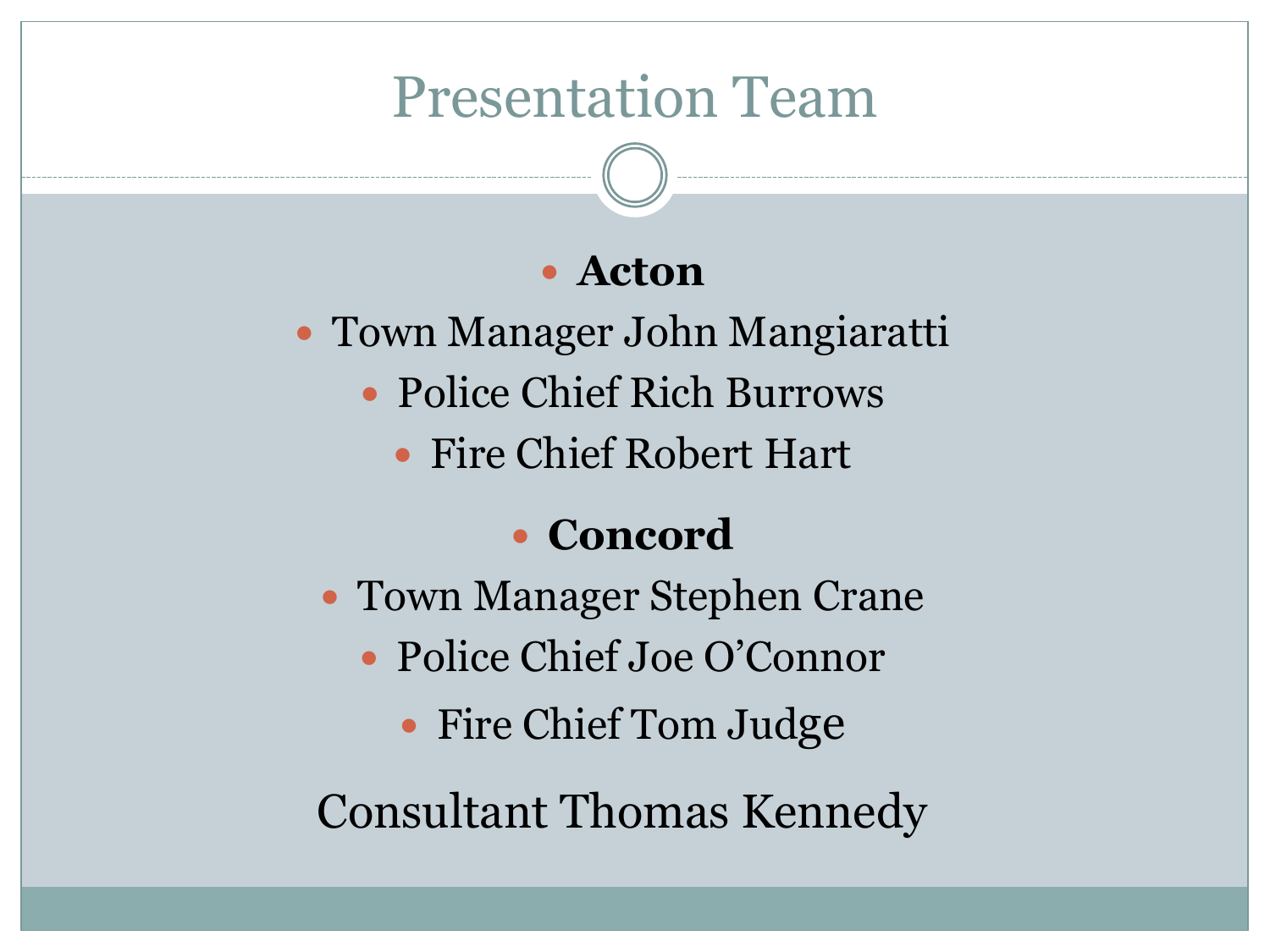## Study Process

- Site Visits
- Interviews
- Facility Assessment
- Technology Assessment
- Staffing and Financial Analysis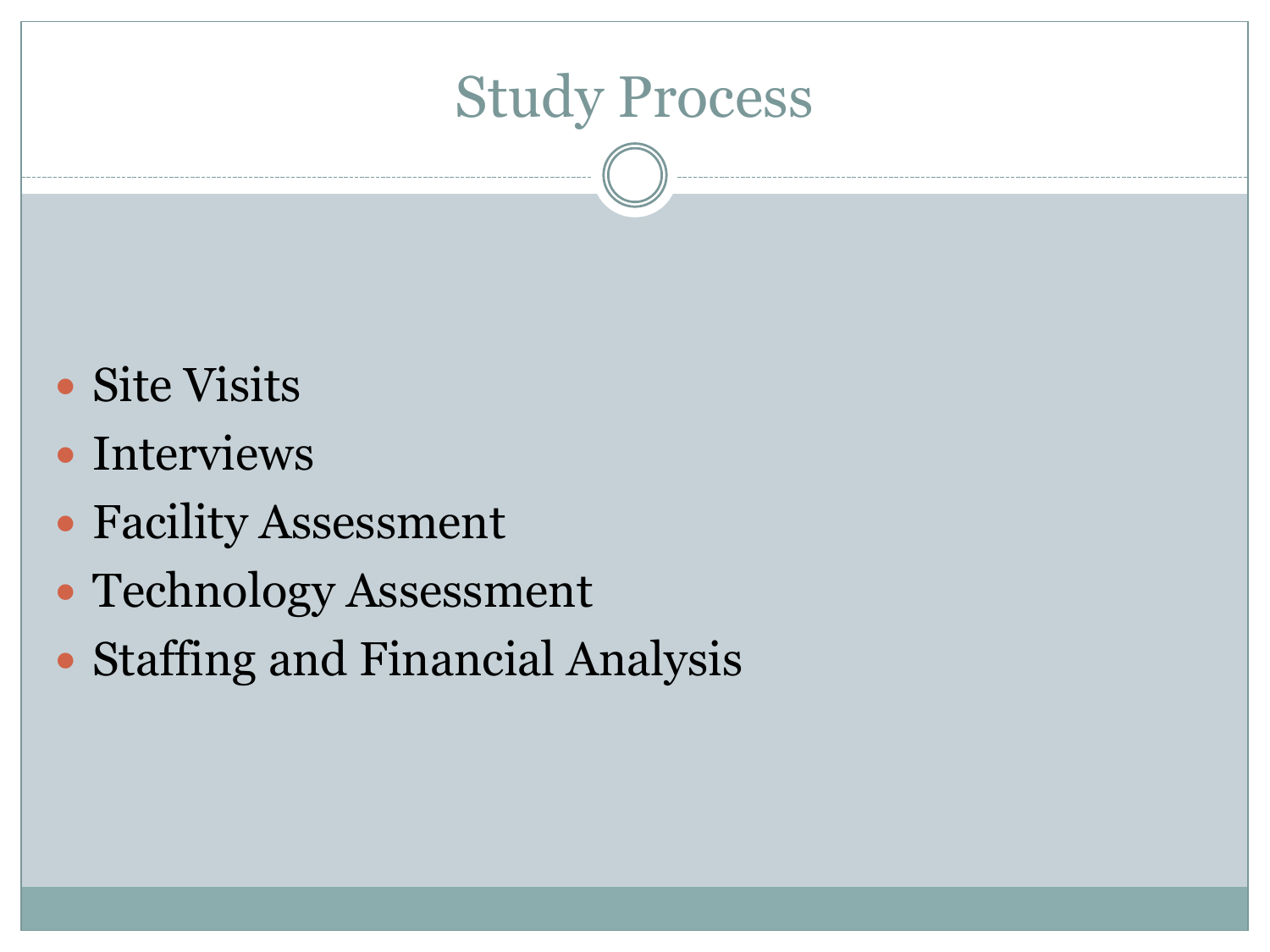# Findings

- Acton and Concord are suited quite well to establish a Regional Emergency Communication Center (RECC), as they are similar in population, call volume, and culture
- Both communities, which are adjacent to each other, have high expectations of providing their dispatch services.
- The Acton Dispatch Center at the Acton Public Safety Facility has the space for a redesigned dispatch floor space to accommodate eight (8) dispatch positions and one (1) supervisor position that would more than accommodate a RECC for Acton and Concord, as well as several other communities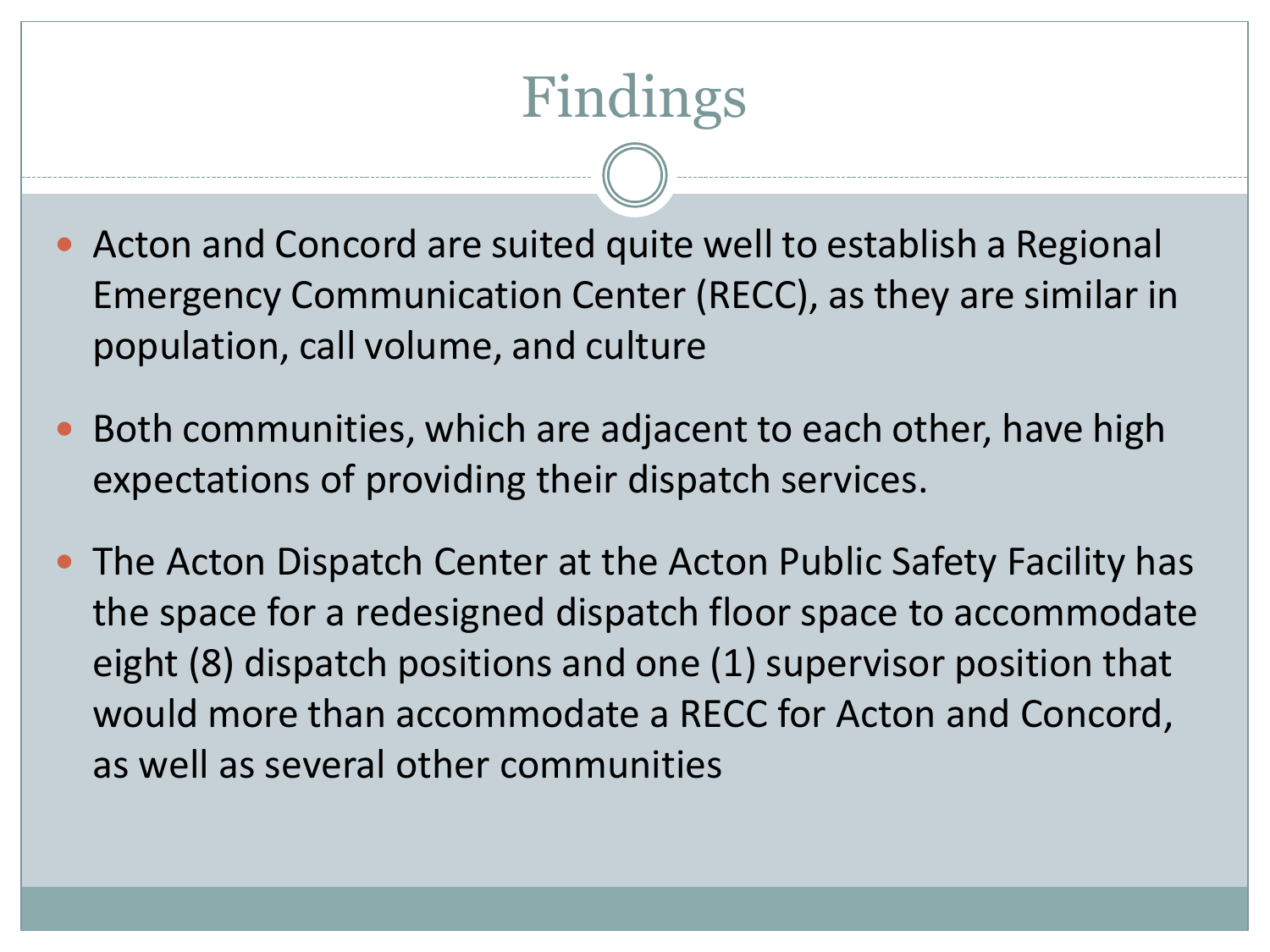# Findings

It is Feasible to Regionalize the Acton and Concord into a Regional Emergency Communications Center

| <b>Metrics</b>                 | <b>Acton</b> | <b>Concord Total</b> |        |
|--------------------------------|--------------|----------------------|--------|
| <b>Population 2018</b>         | 23,738       | 19,211               | 42,949 |
| $\vert$ 911 Calls              | 4,315        | 4,105                | 8,320  |
| <b>Calls for Service (CFS)</b> | 35,248       | 34,792               | 70,040 |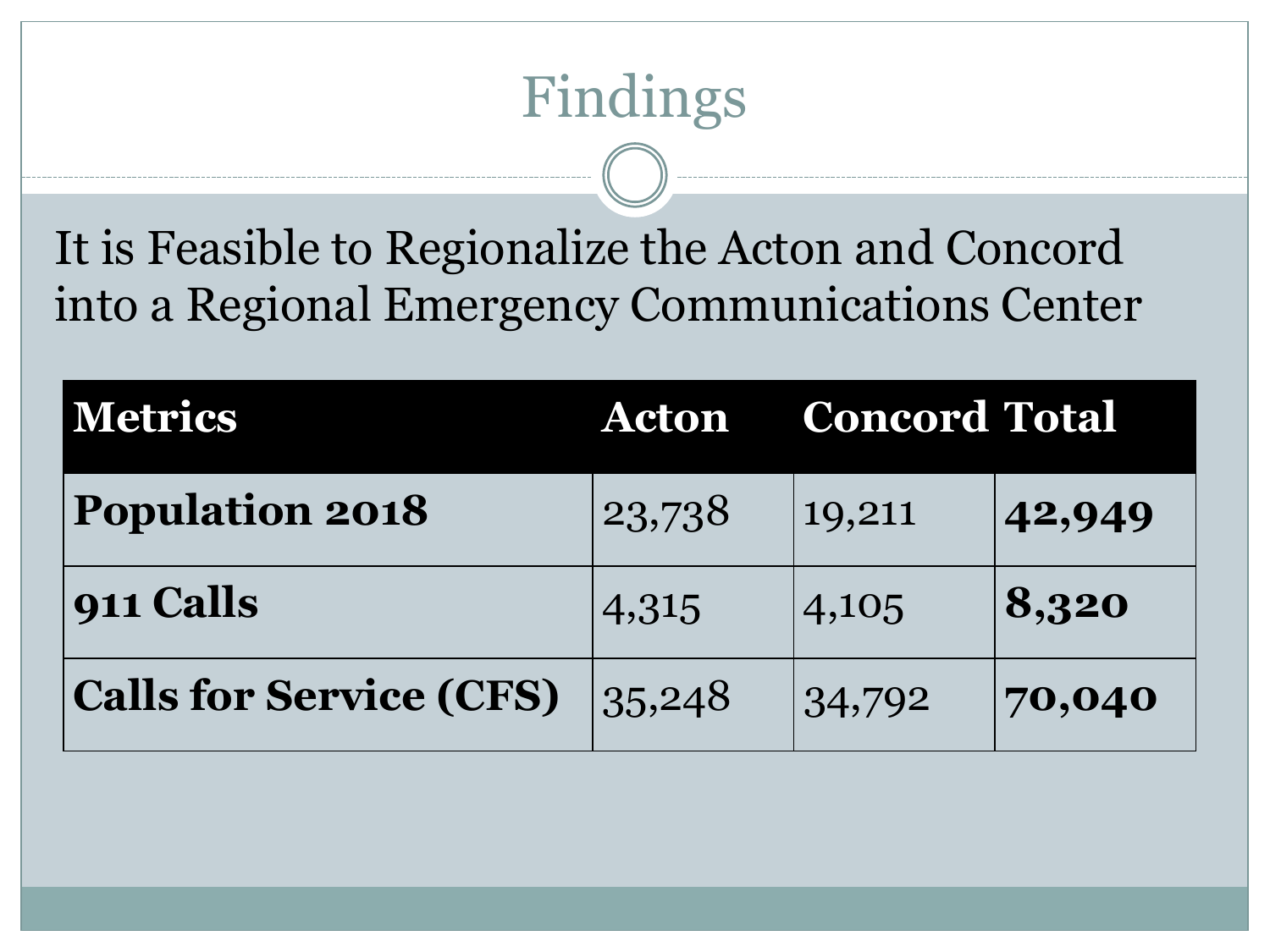#### Interviews

**There was a willingness of the public safety leaders to regionalize their dispatch services to provide for more effective 911 dispatch services. Interviewees felt that the key outcomes of regionalization would provide for:**

- **Additional dispatch personnel to deal with increased surge of calls**
- **Opportunities for dispatcher advancements**
- **New equipment and better technology**
- **Standardized dispatch protocols**
- **Efficiencies through economy of scale and combined resources**
- **Cost savings**
- **Increased professionalism of operations and increased expectations**
- **An independent dispatch department**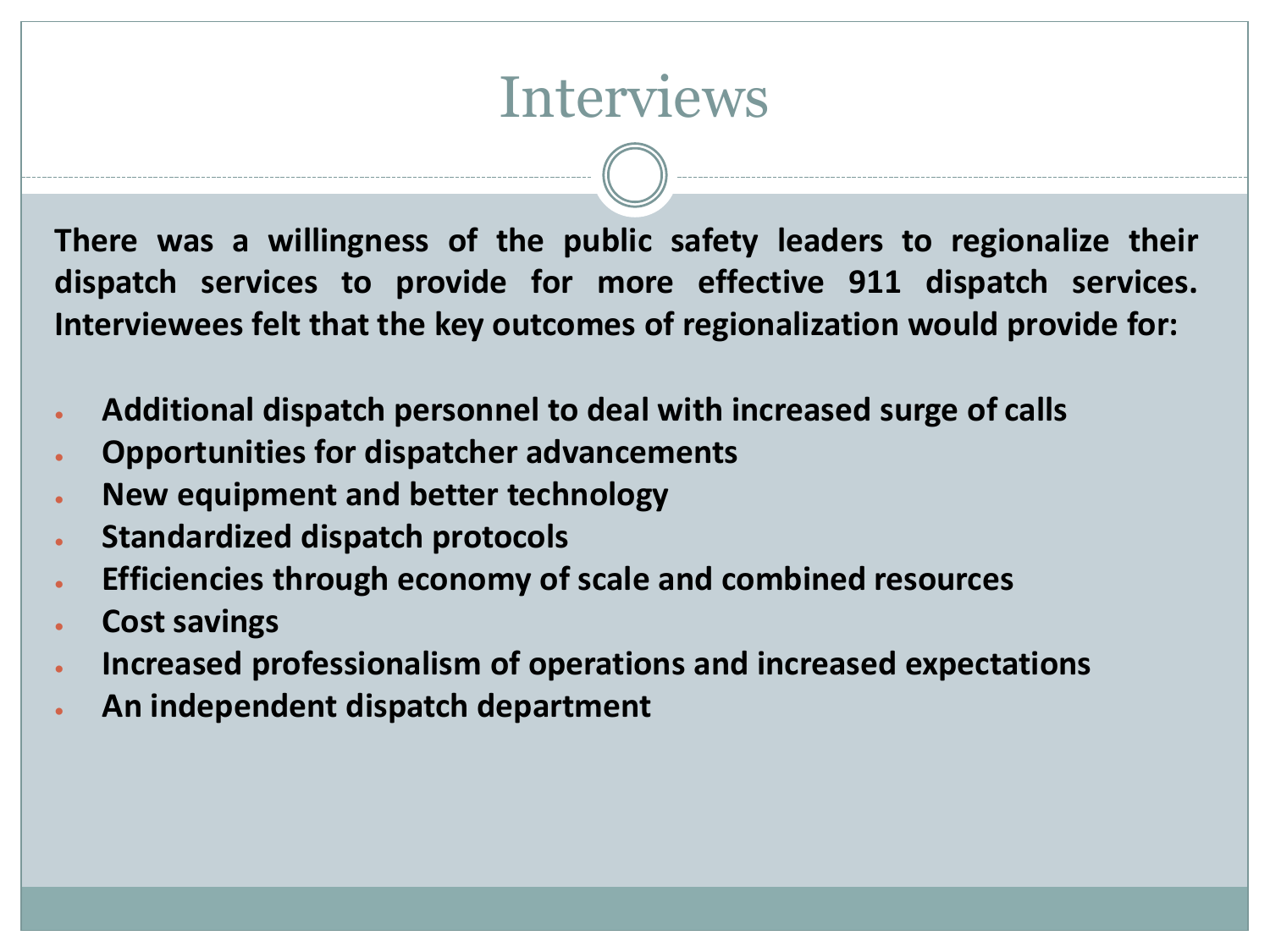### **State 911 Department Support**

#### **Support and Incentive Grant funds on an annual recurring basis for a RECC for the Towns of Acton and Concord.**

#### **FY2021- Acton-Concord RECC - December 10, 2020**

| Entity                    | Support   | <b>RECC</b> | <b>Total Grant</b><br>Funding |
|---------------------------|-----------|-------------|-------------------------------|
| <b>Acton-Concord RECC</b> | \$140,641 | \$561,224   | \$701,865                     |

Development Grants - Equipment and other transition expenses:

- Radio interoperability
- o Redesigned Dispatch Center
- CAD/RMS and Fire Alarm systems
- Personnel and Transition Award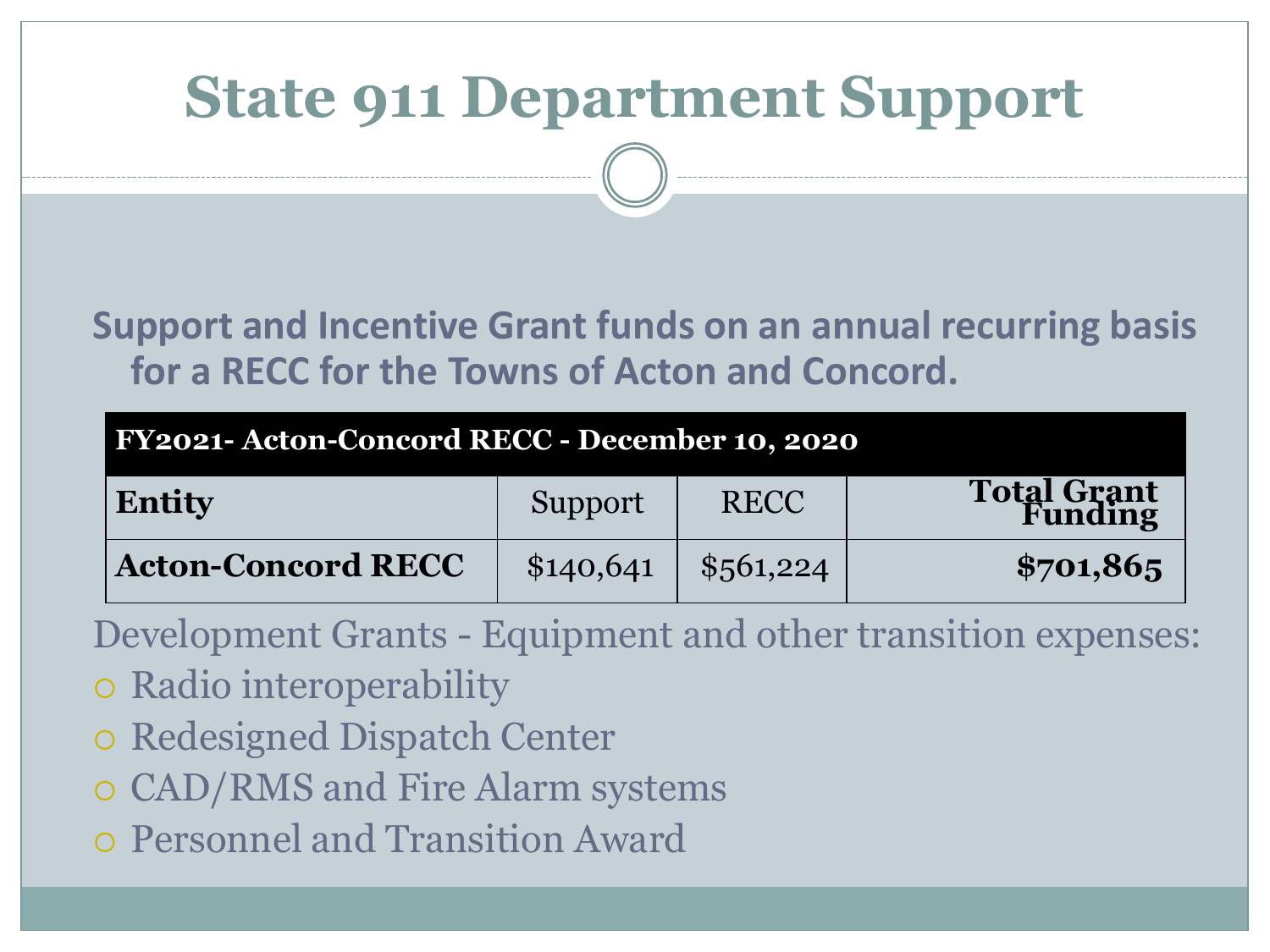## Cost Benefit Analysis

Anticipated savings from the economy of scale, a cost-sharing, as well as a grant funding effort for recurring costs and a separate effort through Development Grants for capital costs/equipment to establish the RECC and to replace outdated equipment.

| <b>Community</b> | <b>Non-Recurring<br/>Capital<br/>Savings</b> | <b>Recurring Cost</b> | <b>Total Savings</b> |
|------------------|----------------------------------------------|-----------------------|----------------------|
| <b>Acton</b>     | \$407,465.99                                 | \$375,054.37          | \$782,520.36         |
| <b>Concord</b>   | \$179,666.66                                 | \$415,282.63          | \$594,949.29         |
| <b>TOTAL</b>     | \$587,132.65                                 | \$790,337.00          | \$1,377,469.65       |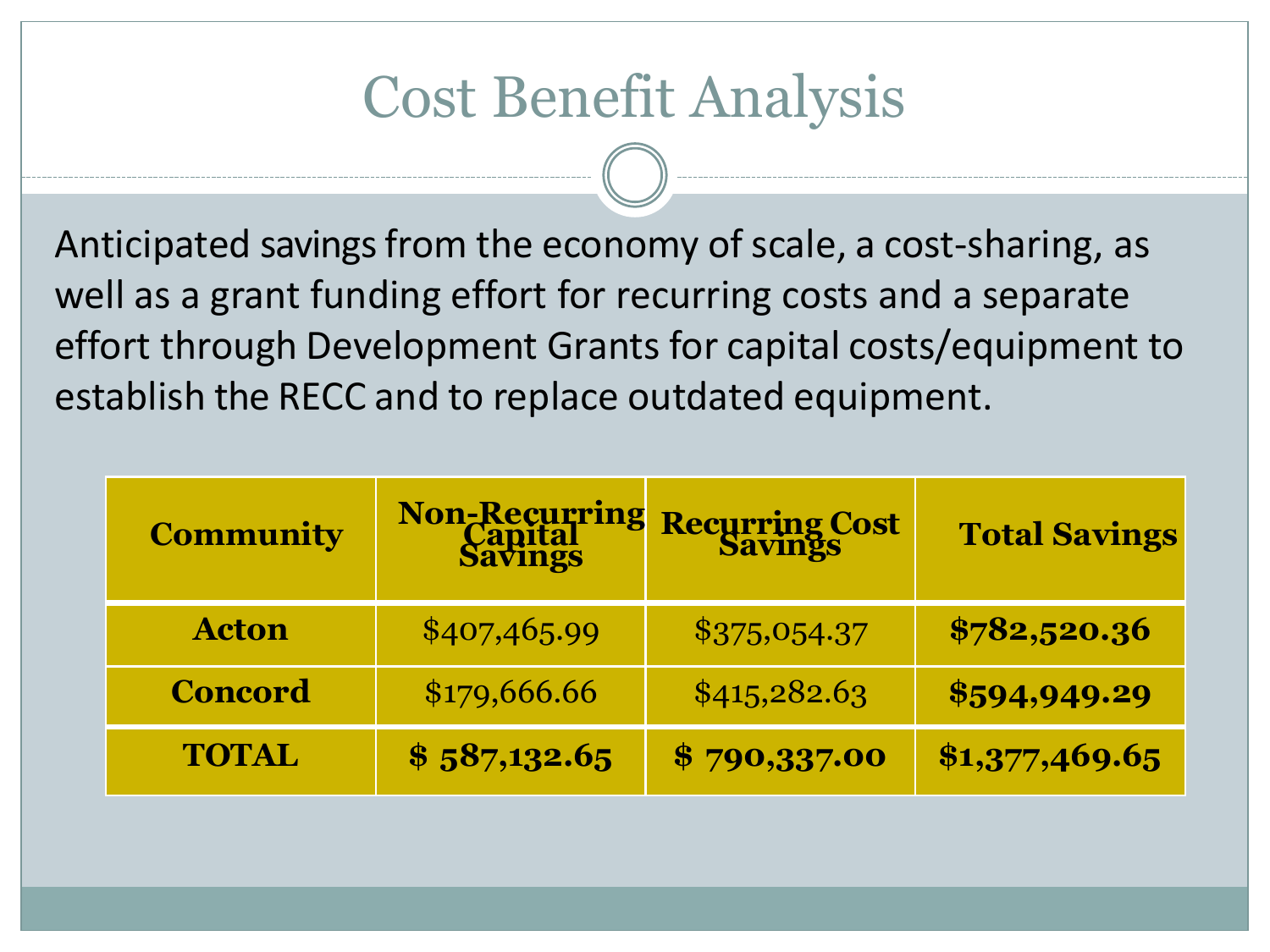## Recommendations

- Governance structure Hosted RECC or as a Regional Emergency Communications Dispatch District.
- Develop an outreach program for both communities
- Develop a plan to assess the administrative and security needs for the Concord Police and Fire Departments.;
- Develop uniform operational call taking and dispatching procedures
- Develop a Transition Training Plan to incorporate all elements of required dispatch training as required by State 911, CAD/RMS, Dispatch Protocols, EMD and community knowledge.
- Utilize the insight of the dispatchers and public safety personnel to develop excellence in operational guidelines/practices for the citizens of both communities and their public safety services.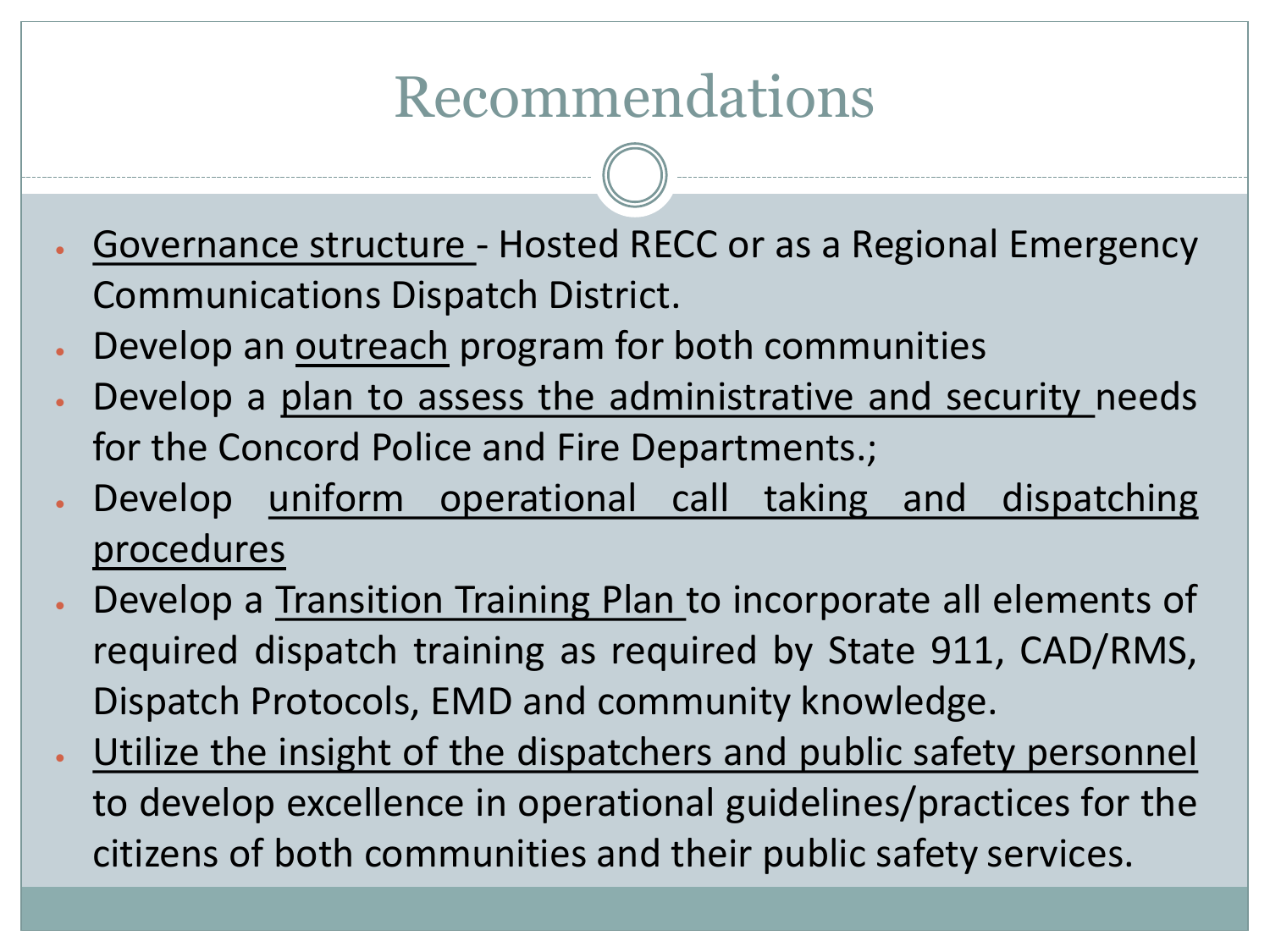## Benefits of RECC

- The top five cited Benefits of an RECC as believed by prior MA interviewees are as follows:
	- **Standardized/use of the same dispatch protocols**
	- **Resources – more dispatch personnel for major events and increased surge of 911 calls**
	- **Cost Savings, Financial Support – state contributions to center development and recurring costs**
	- **Enhanced Mutual Aid**
	- **More efficient service to the public within dispatching and emergency response**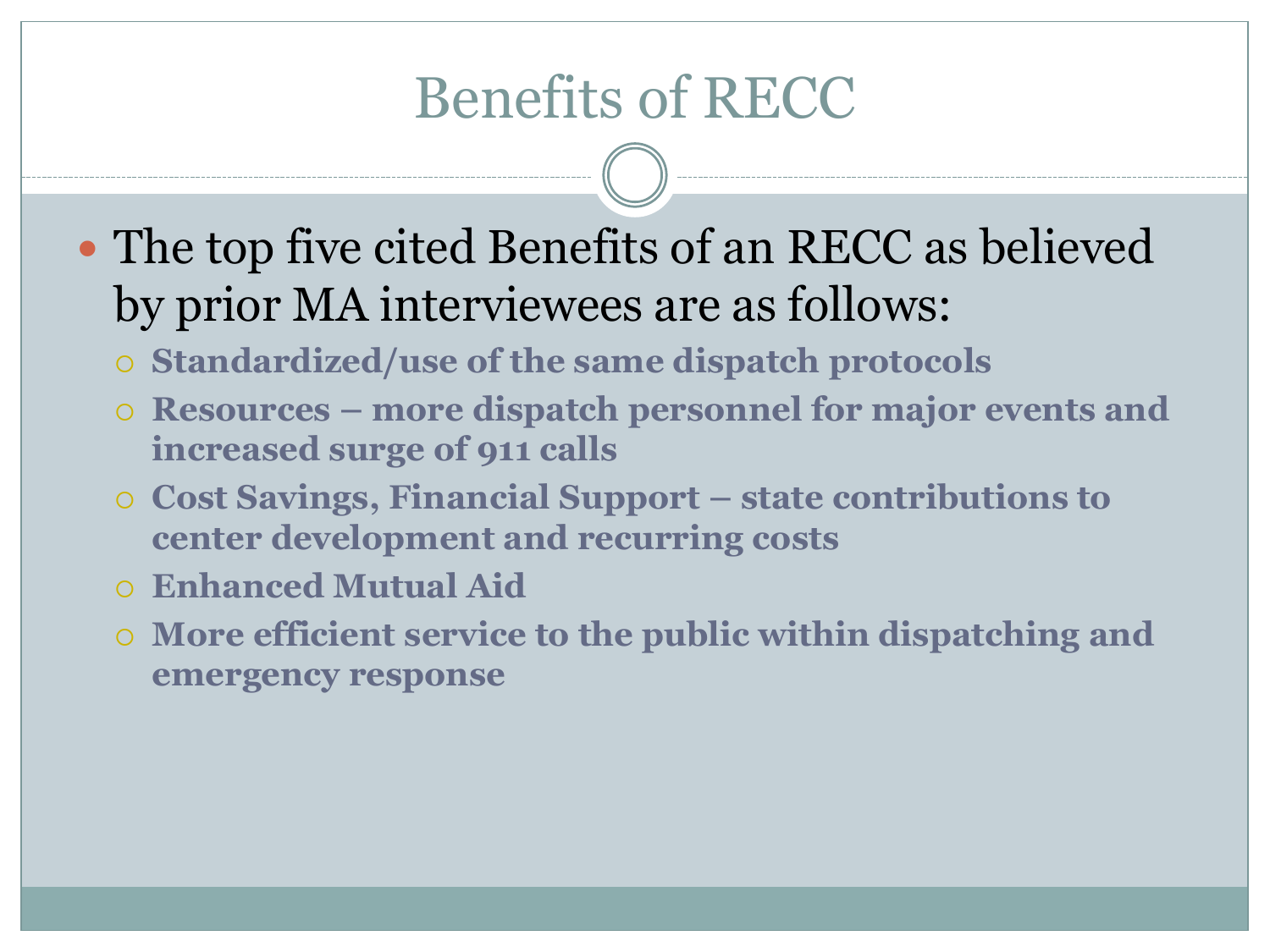#### Next Steps

- Present to results of the feasibility Study to the Select Boards with recommendations of the Town Managers and Chiefs
- If consensus from Boards to move forward:
	- Start review to Governance Agreement
	- Prepare letters of Attestation
	- Prepare and submit State 911 Development Grant **Due March 4th**